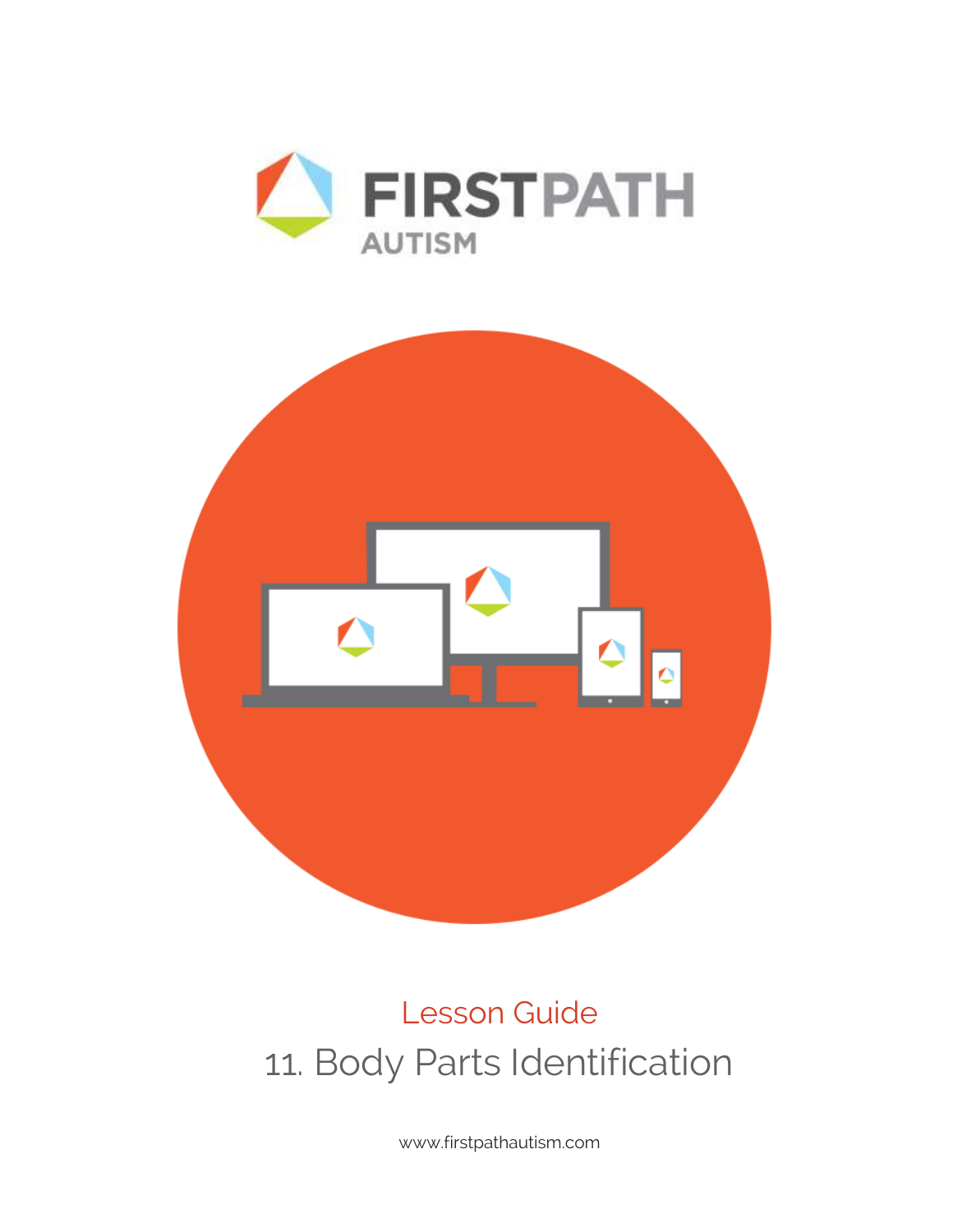

# **Overview**

| Teaches:                      | Identification of different parts of the body, both on self<br>and others.<br>Vocabulary can be taught either receptively<br>(touch/physical response) or expressively (Speech, Sign,<br>PECS).                                                                                                                                                                                                                                                                                                                          |
|-------------------------------|--------------------------------------------------------------------------------------------------------------------------------------------------------------------------------------------------------------------------------------------------------------------------------------------------------------------------------------------------------------------------------------------------------------------------------------------------------------------------------------------------------------------------|
| Before beginning:             | Object ID lesson; often, Color ID and Shape ID. Following<br>are other identification skills: Actions, Body Parts, and<br>People/Occupations, though the specific order that each<br>of these lessons is taught will depend upon each child's<br>individual program. If both Receptive and Expressive<br>responses are taught, teach Receptive first, then<br>Expressive. (Some children may be able to proceed<br>straight to the Expressive response, based upon their<br>other demonstrated communication abilities). |
| Why it's important:           | Being able to identify body parts, both in general and on<br>one's own body, facilitates participation in physical<br>activities that incorporate body parts, such as P.E.,<br>sports, and other games; it is also critical in being able to<br>communicate and describe injuries/sickness/discomfort<br>with parents, teachers, and doctors.                                                                                                                                                                            |
| Materials needed:             | Child's own body, dolls or figurines/action heroes,<br>pictures, diagrams, books, flashcards.                                                                                                                                                                                                                                                                                                                                                                                                                            |
| Generalization<br>activities: | Visits to doctor's office, playing doctor at home/peer<br>play, reading and discussing books, science activities at<br>school, sports activities, sing along songs ("Head,<br>Shoulders, Knees and Toes"), Simon Says, etc.                                                                                                                                                                                                                                                                                              |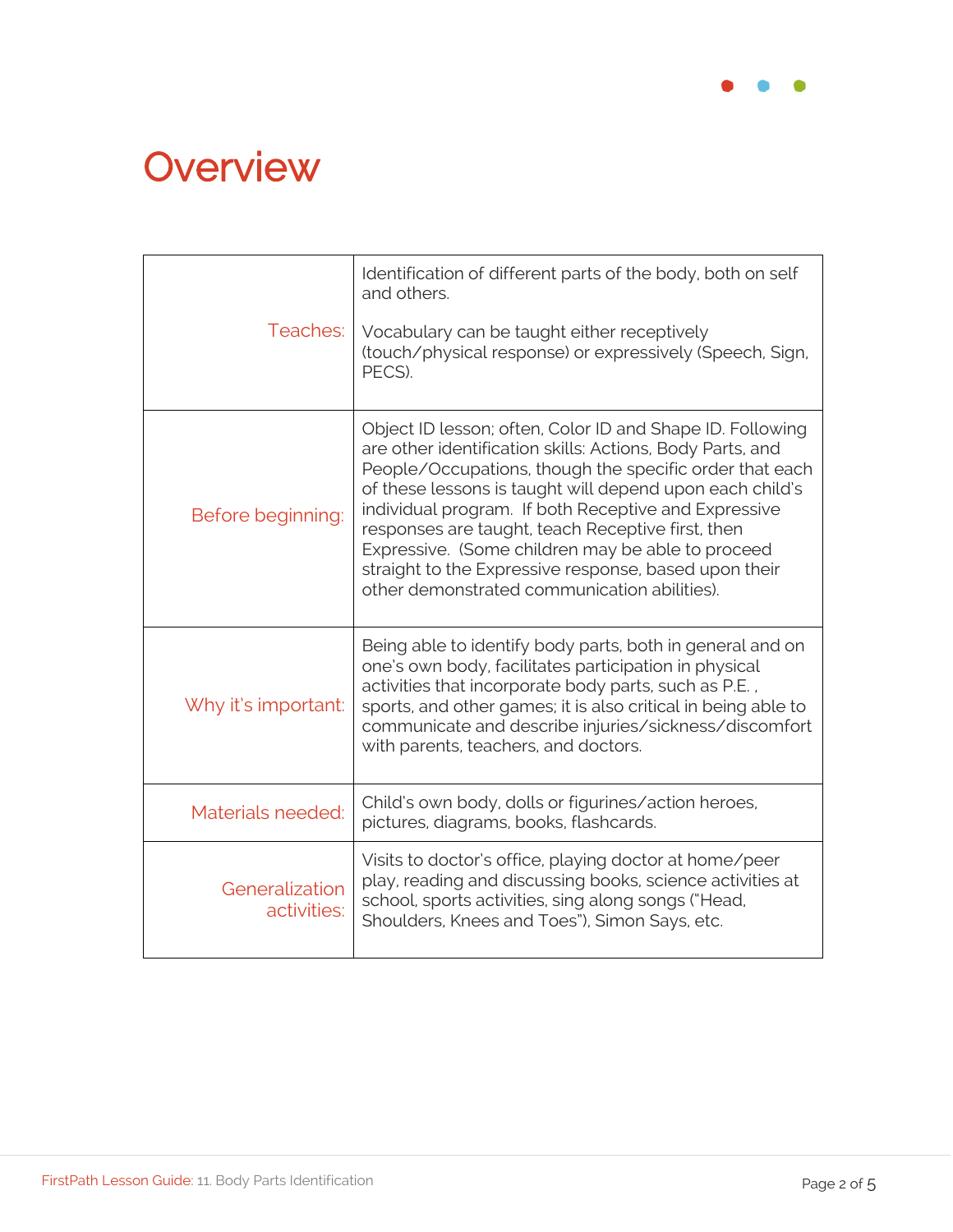

# **Steps**

### Prepare

- 1. Sit facing the child, in a quiet place free of distractions.
- 2. Have several rewards ready and available to function as reinforcers for correct responses.
- 3. Have data sheets and pen/pencil ready.
- 4. Make sure the child is ready to attend, ideally looking at teacher and not engaging in any other activities.

### **Teach**

NOTE: There are two ways to approach this lesson: via a touch response (receptive) or communicating the response (expressive). Both are presented below.

#### Receptive: Response

- 1. Ask the child to "Touch " (fill in label).
- 2. Wait 3-5 seconds for child to respond.
- 3. Provide feedback on how the child responded:

Correct response: enthusiastic praise and/or deliver chosen reinforce Incorrect or No response: corrective feedback and/or prompt the correct response

- 4. Write down data
- 5. Begin again at step 1.

#### Examples include:

| Correct response                     | Incorrect response              | No response                      |
|--------------------------------------|---------------------------------|----------------------------------|
| Teacher: "Touch nose."               | Teacher: "Touch nose."          | Teacher: "Touch nose."           |
| Child: (touches nose)                | Child: (touches ear)            | Child: (no response)             |
| Teacher: "Excellent!" and gives high | Teacher: "This is nose." (while | Teacher: "Try again. You need to |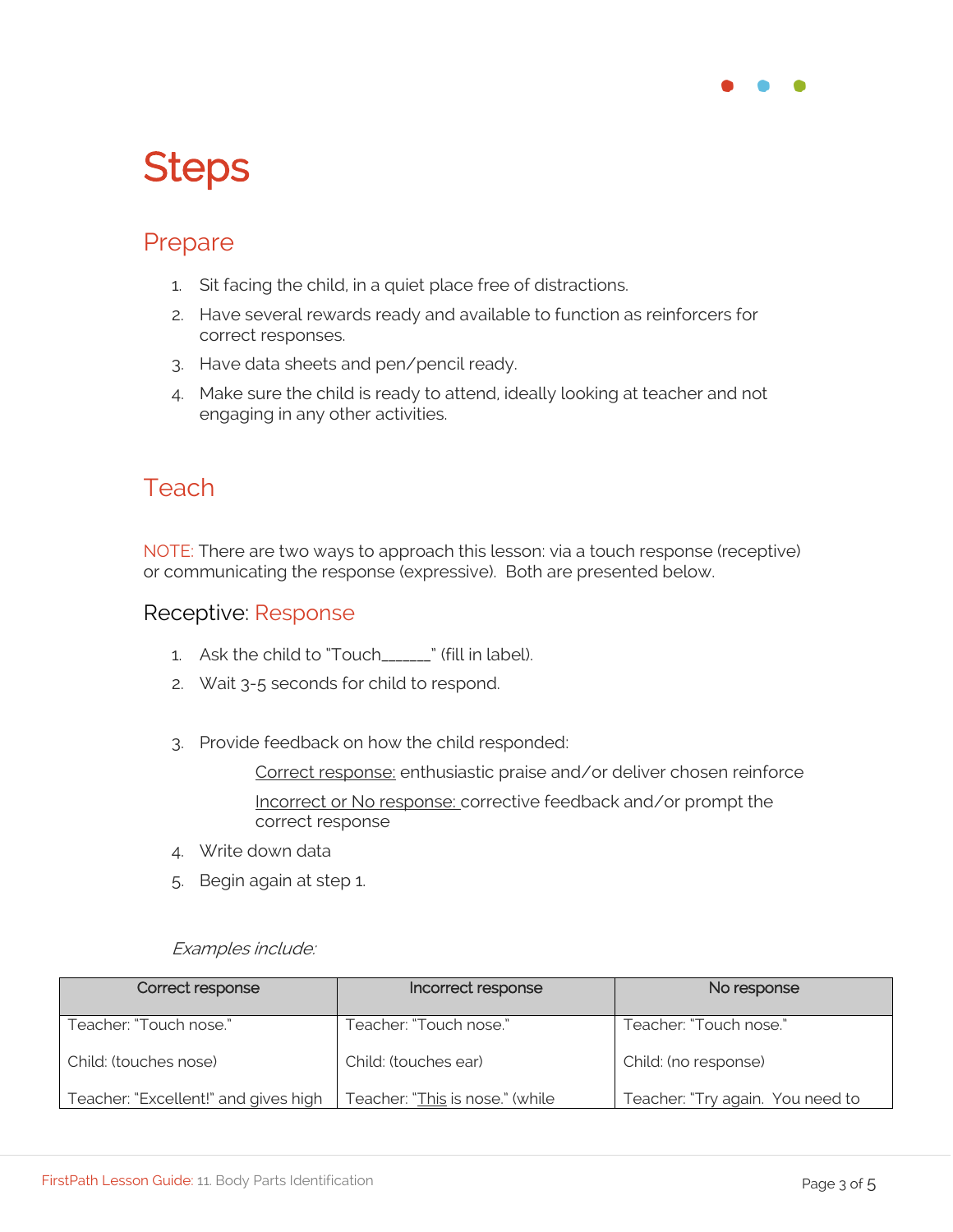

| five | touching nose)              | touch nose" (while touching nose) |
|------|-----------------------------|-----------------------------------|
|      | Restart the teaching cycle. |                                   |

#### Expressive: Response

- 1. Ask the child "What body part?" (while pointing to specific body part)
- 2. Wait 3-5 seconds for child to respond
- 3. Provide feedback on how the child responded:

Correct response: enthusiastic praise and/or deliver chosen reinforcer

Incorrect or No response: corrective feedback and/or prompt the correct response

- 4. Record data.
- 5. Begin again at step 1.

Examples include:

| Correct response                                       | Incorrect response                                     | No response                                            |
|--------------------------------------------------------|--------------------------------------------------------|--------------------------------------------------------|
| Teacher: "What body part?" (while<br>pointing to nose) | Teacher: "What body part?" (while<br>pointing to nose) | Teacher: "What body part?" (while<br>pointing to nose) |
| Child: "Nose."                                         | Child: "Ear."                                          | Child: (no response)                                   |
| Teacher: "Yes! Great job" and<br>delivers reinforcer.  | Teacher: "Oops-it's nose. Can you<br>say, 'Nose'?"     | Teacher: "This is 'nose'. Can you<br>say, 'Nose'?"     |
|                                                        | Restart the teaching cycle.                            | Restart the teaching cycle.                            |
|                                                        |                                                        |                                                        |

### TARGETS FOR LEARNING